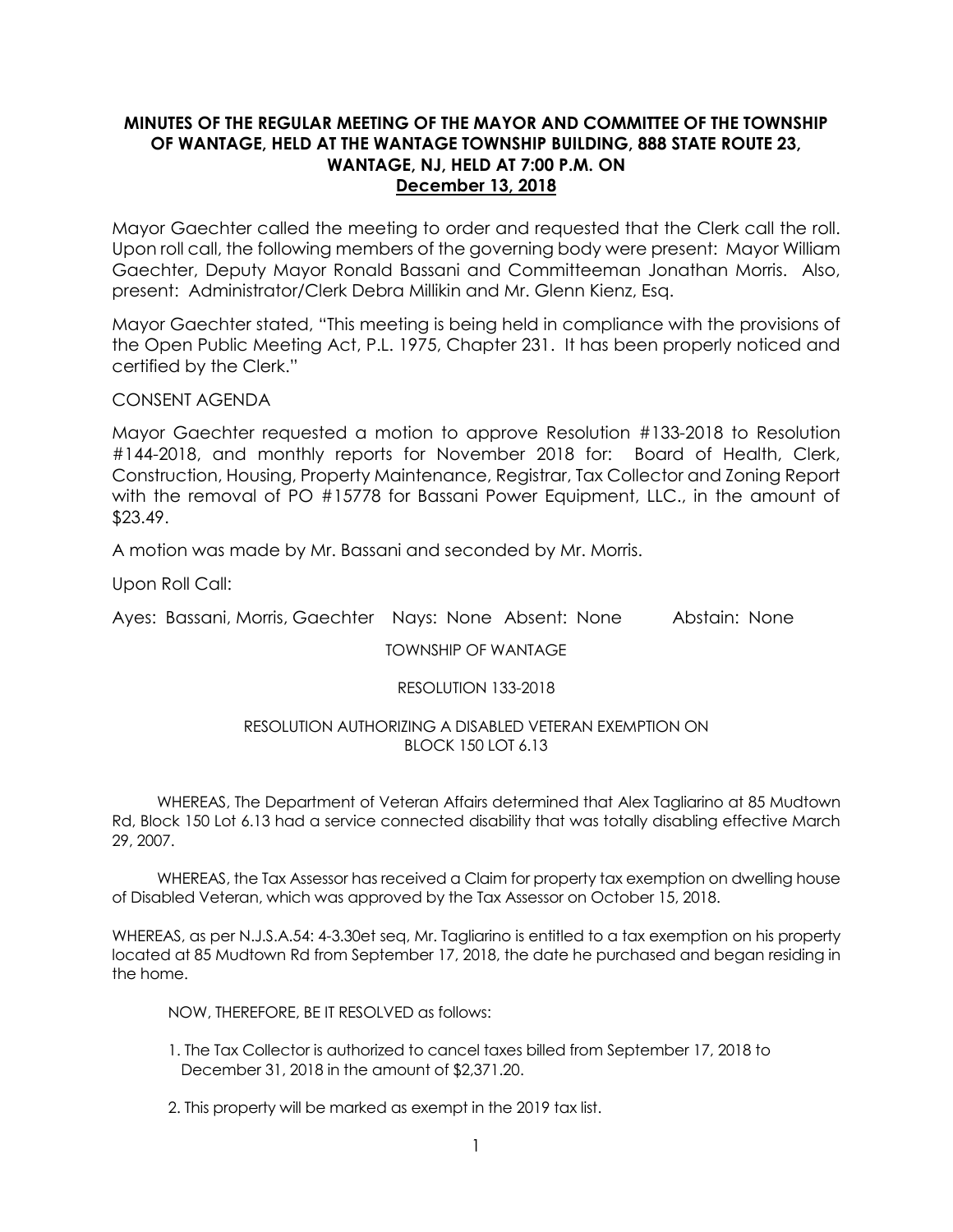This Resolution shall take effect immediately.

#### TOWNSHIP OF WANTAGE

#### RESOLUTION 134-2018

### RESOLUTION AUTHORIZING A DISABLED VETERAN EXEMPTION ON BLOCK 157 LOT 3.02

 WHEREAS, The Department of Veteran Affairs determined that Mark T. Daniels at 28 Rutgers Road, Block 157 Lot 3.02 had a service connected disability that was totally disabling effective November 5, 2008.

 WHEREAS, the Tax Assessor has received a Claim for property tax exemption on dwelling house of Disabled Veteran, which was approved by the Tax Assessor on December 4, 2018.

 WHEREAS, as per N.J.S.A.54: 4-3.30et seq, Mr. Daniels is entitled to a tax exemption on his property located at 28 Rutgers Rd from October 1, 2018, the date he purchased and began residing in the home.

NOW, THEREFORE, BE IT RESOLVED as follows:

- 1. The Tax Collector is authorized to cancel taxes billed from October 1, 2018 to December 31, 2018 in the amount of \$2,805.62.
- 2. This property will be marked as exempt in the 2019 tax list.

This Resolution shall take effect immediately.

#### TOWNSHIP OF WANTAGE

#### RESOLUTION 135-2018

### RESOLUTION AUTHORIZING CANCELLATION OF 2018 TAXES ON PROPERTY OWNED BY THE U S A

WHEREAS, the property know as Block 42 Lot 30 was purchased by U S A on 12/8/17,

 WHEREAS, the Tax Assessor had filed a Tax Appeal to Change the Property Class from Class 1 (Ratable) to Class 15A (Exempt) for the tax year 2018.

NOW, THEREFORE, BE IT RESOLVED as follows:

- 1. The Tax Collector is authorized to cancel taxes billed for 2018 in the amount of \$539.03.
- 2. This property will be marked as exempt in the 2019 tax list.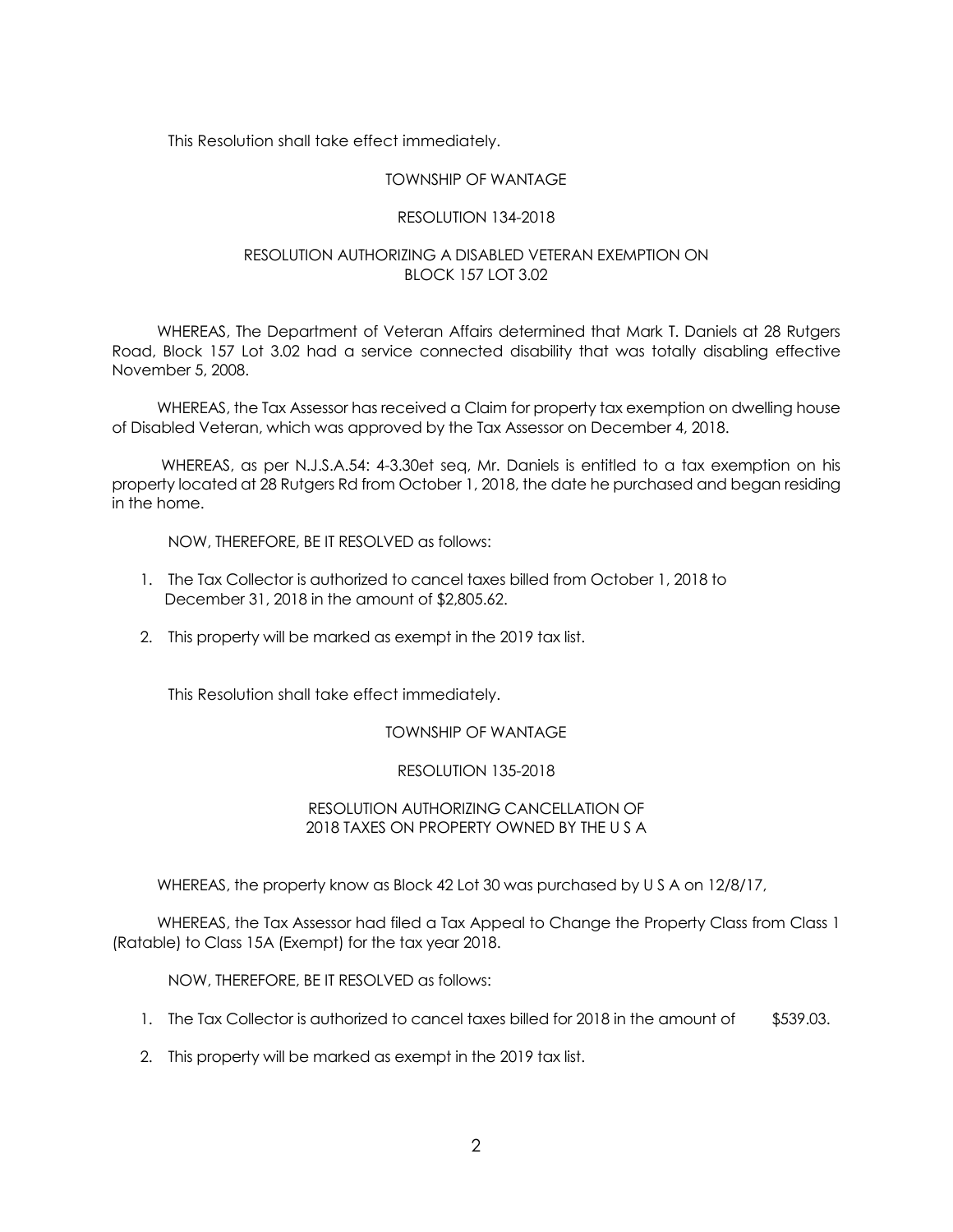This Resolution shall take effect immediately.

#### TOWNSHIP OF WANTAGE

### RESOLUTION #136-2018

### AUTHORIZING REFUND

 WHEREAS, the Tax Collector has recommended the Mayor and Committee of the Township of Wantage reimburse funds for tax overpayments and redemption of tax sale certificate with premium.

NOW, THEREFORE, BE IT RESOLVED that the Township Committee of the Township of Wantage, County of Sussex, does hereby authorize the refund of

\$250.00 to Karen Merritt, Block 101 Lot 27 for tax overpayment \$259.60 to Maria Brinck, Block 53.09 Lot 2 for tax overpayment \$5,504.77 to Padula Family LLC, Block 7 Lot 18 for tax overpayment \$38,511.43 to MTAG CUST/EMPIRE, Block 17 Lot 20, for redemption of tax sale certificate 16-06 \$25,000.00 to MTAG CUST/EMPIRE, Block 17 Lot 20, for tax sale premium, tax sale certificate 16-06

TOWNSHIP OF WANTAGE

RESOLUTION 137-2018

### TRANSFER RESOLUTION

WHEREAS, N.J.S.A. 40A:4-58 permits appropriation transfers to be made during the last two months of the fiscal year, and

WHEREAS, it is necessary to transfer appropriations between line items presently located in the 2018 Current Fund Budget;

NOW, THEREFORE, BE IT RESOLVED, by the governing body of the Township of Wantage, County of Sussex, State of New Jersey that the following transfers be made.

|       | FROM:                              |                            | TO:                                        |                                                  |
|-------|------------------------------------|----------------------------|--------------------------------------------|--------------------------------------------------|
| Audit | Other Expenses                     | 500.00                     | Finance<br>Other Expenses                  | 500.00<br>(Should have increased for Interlocal) |
|       | DAM Loan Payment<br>Other Expenses | .02                        | Green Acres Loan Payment<br>Other Expenses | .02                                              |
| Total |                                    | 500.02                     | Total                                      | 500.02                                           |
|       |                                    | <b>TOWNSHIP OF WANTAGE</b> |                                            |                                                  |
|       |                                    | RESOLUTION #138-2018       |                                            |                                                  |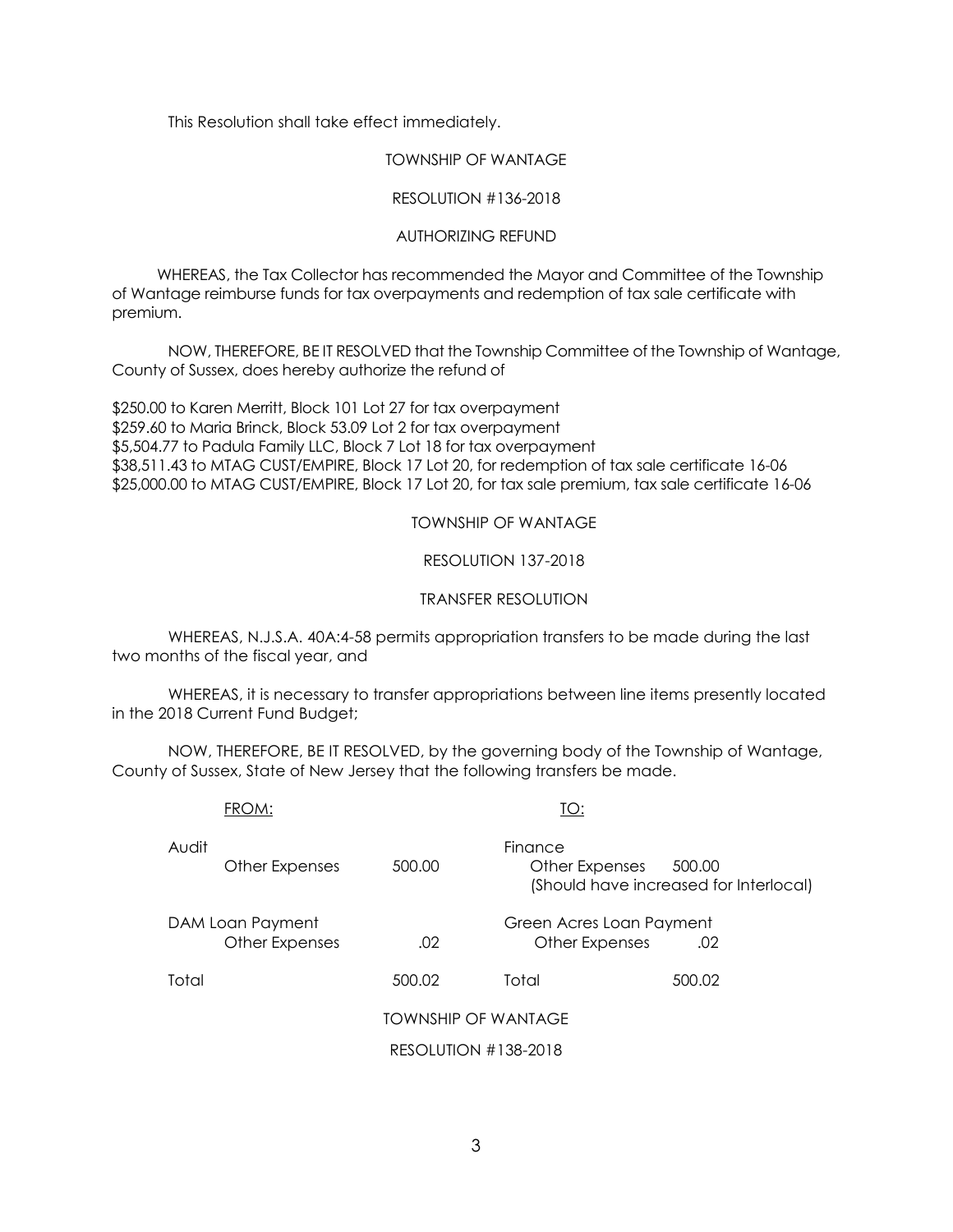## RESOLUTION APPOINTING RISK MANAGEMENT CONSULTANT FOR 2019 FOR THE TOWNSHIP OF WANTAGE

WHEREAS, the Township of Wantage (hereinafter "Local Unit") has joined the Statewide Insurance Fund (hereinafter "Fund"), a joint insurance fund as defined in N.J.S.A. 40A: 10-36 *et seq.*; and

WHEREAS, the Bylaws require participating members to appoint a Risk Management Consultant, as those positions are defined in the Bylaws, if requested to do so by the "Fund"; and

WHEREAS, the Local Unit has complied with relevant law with regard to the appointment of the Risk Management Consultant; and

WHEREAS, the "Fund" has requested its members to appoint individuals or entities to that position; and

NOW THEREFORE, BE IT RESOLVED by the governing body of "Local Unit", in the County of Sussex and State of New Jersey, as follows:

- 1. The Township of Wantage (Local Unit) hereby appoints Keith Mitchell of The Mitchell Agency its Risk Management Consultant.
- 2. The Mayor and the Municipal Clerk of the Township of Wantage and Risk Management Consultant are hereby authorized to execute the Risk Management Consultant's Agreement for the year 2019 the form attached hereto

Name of Entity: Township of Wantage

#### TOWNSHIP OF WANTAGE

#### RESOLUTION #139-2018

### RESOLUTION AWARDING CONTRACT FOR ROCK SALT THROUGH COUNTY OF SUSSEX COOP

WHEREAS, County of Sussex has obtained bids for the purchase of rock salt as a two-year contract and this price is extended to other Municipalities within Sussex County; and

WHEREAS, Morton Salt, from Chicago, Illinois, was awarded the contract for rock salt by the County of Sussex in the amount of a \$52.32 per ton; and

WHEREAS, the Township of Wantage will participate in the purchase of rock salt for 2018 to 2019 as extended to other Sussex County Municipalities through this contract; and

NOW, THEREFORE BE IT RESOLVED, by the Township Committee of the Township of Wantage, County of Sussex, does hereby authorize the purchase of rock salt through Morton Salt at \$52.32 per ton.

#### TOWNSHIP OF WANTAGE

#### RESOLUTION #140-2018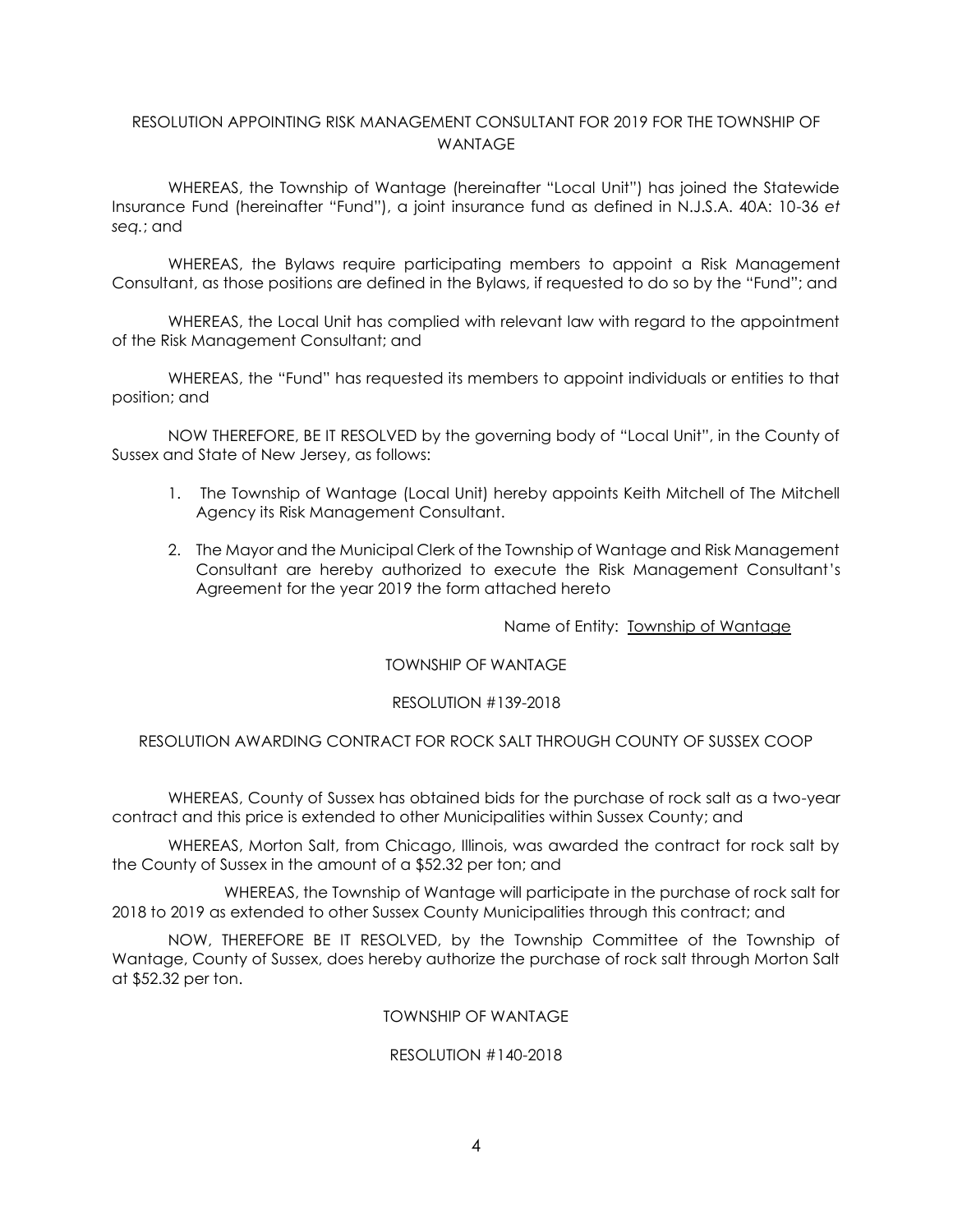### RESOLUTION AUTHORIZING CHANGE ORDER NO. 1 LINE STRIPING OF VARIOUS ROADS FOR 2018 and ACCEPT PROJECT AS FINAL AND COMPLETE

WHEREAS, the Township of Wantage awarded a contract for line striping of various roads in the Township of Wantage to Denville Line Painting, Inc., on June 28, 2018; and

WHEREAS, the Town Engineer, Harold E. Pellow, of Harold E. Pellow & Associates, recommends approving Change Order No. 1, the line striping for:

| Dales Crossing & Andrienne Court     | Reduction of \$25.80   |
|--------------------------------------|------------------------|
| Lewisburg Road                       | Reduction of \$50.40   |
| Mountain View Drive & Liberty Street | Reduction of \$5.16    |
| Newman Road                          | Increase of $$93.48$   |
| North Shore Road                     | Increase of $$202.96$  |
| Sherman Ridge Road                   | Increase of $$572.82$  |
| Spreen Road                          | Increase of<br>\$46.80 |
| Wantage School Road                  | Reduction of \$12.60   |
| <b>Total New Contract Amount</b>     | \$822.10               |

WHEREAS, the Chief Financial Officer has provided a certification of funds based on the attached certification;

NOW, THEREFORE BE IT RESOLVED, that by the Township Committee of the Township of Wantage, County of Sussex that it hereby concurs with the Town Engineer's recommendation and accept Change Order No. 1 for the line striping of various roads for total contract amount of \$25,983.66; and

BE IT FURTHER RESOLVED, that a copy of Change Order No. 1, be attached to and made part of this Resolution.

BE IT FURTHER RESOLVED, that the project be accepted as final and complete based on Harold E. Pellow recommendation dated November 29, 2018.

#### TOWNSHIP OF WANTAGE

#### RESOLUTION #141-2018

#### RESOLUTION ACCEPTING AS FINAL AND COMPLETE MILLING AND PAVING OF VARIOUS ROADS FOR 2018

WHEREAS, the Township of Wantage awarded a contract the milling and paving of various roads for 2018 on June 28, 2018; and

WHEREAS, the Township of Wantage authorized change order #1 for milling and paving of various roads for 2018 on September 12, 2018; and

WHEREAS, the Town Engineer, Harold E. Pellow, of Harold E. Pellow & Associates, recommends in his letter dated November 29, 2018, that the project be accepted as final and complete for the milling and paving of various roads for 2018; and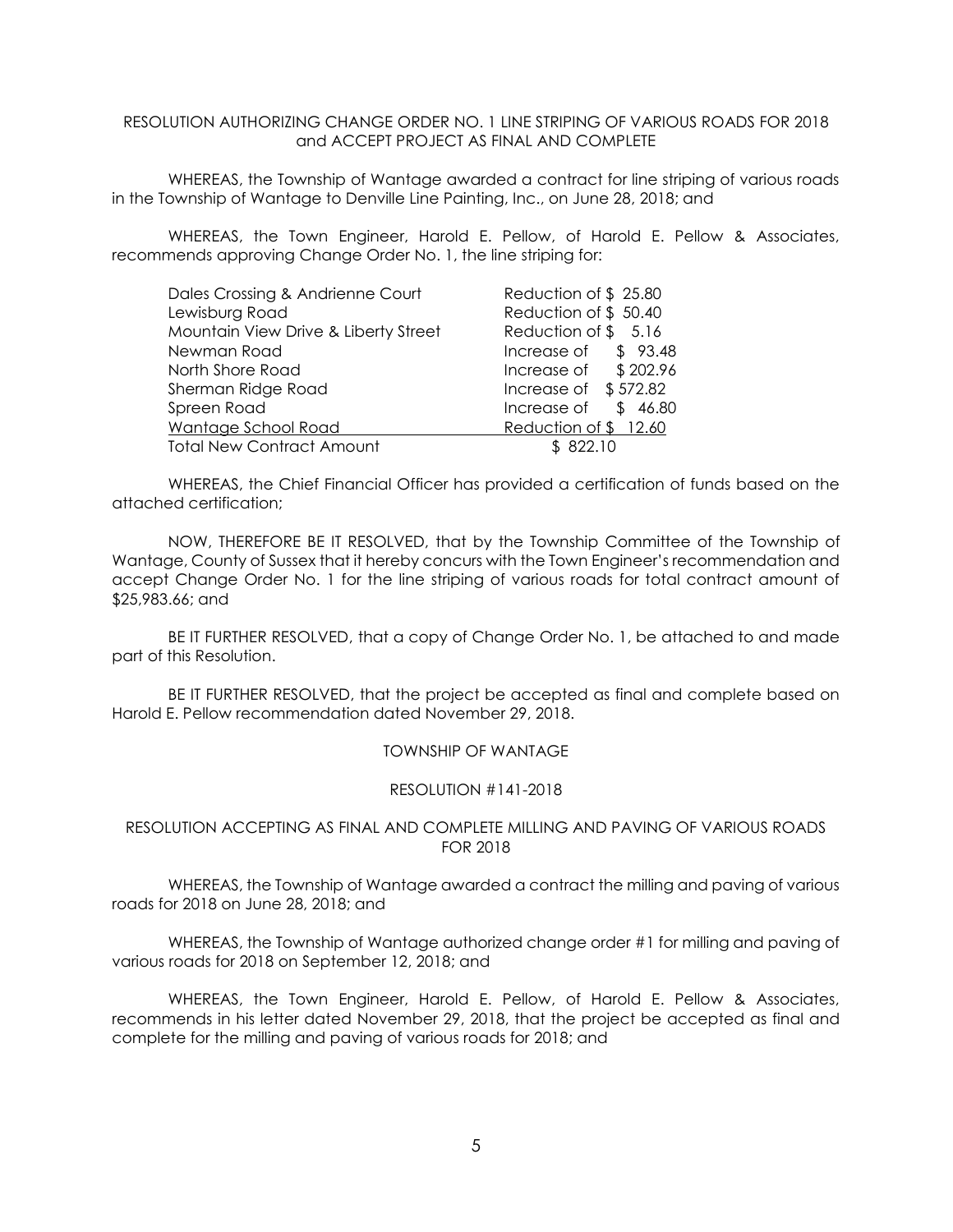NOW, THEREFORE BE IT RESOLVED, that by the Township Committee of the Township of Wantage, County of Sussex that it hereby accepts the milling and paving for the various roads for 2018 as final and complete.

### TOWNSHIP OF WANTAGE

#### RESOLUTION 143-2018

## RESOLUTION AUTHORIZING AMENDING THE EXECUTION OF A 5 YEAR AGREEMENT BETWEEN WANTAGE TOWNSHIP FIRE DEPARTMENT AND SUSSEX FIRE DEPARTMENT INC. FOR MUTUAL AID

WHEREAS, the Township of Wantage Fire Department and the Sussex Fire Department Inc., wish to re-enter into a mutual aid agreement for fire protection for Wantage Township; and

WHEREAS, the terms of the proposed agreement, effective January 1, 2017 to December 31, 2022, to provide mutual aid service to the Township of Wantage Fire Department; and

WHEREAS, there was an error in calculating the five-year period which should be January 1, 2017 to December 31, 2021; and

NOW THEREFORE BE IT RESOLVED that the Mayor and Municipal Clerk are authorized to amend the executed mutual aid agreement for fire protection between the Township of Wantage and the Sussex Fire Department Inc., for a five-year period, starting January 1, 2017 and ending on December 31, 2021; and

BE IT FURTHER RESOLVED that certified copies of this Resolution shall be forwarded to the Sussex Fire Department Inc.

#### TOWNSHIP OF WANTAGE

#### RESOLUTION 144-2018

#### RESOLUTION AUTHORIZING AMENDING THE EXECUTION OF A 5 YEAR AGREEMENT BETWEEN WANTAGE TOWNSHIP FIRE DEPARTMENT AND UNIONVILLE VOLUNTEER FIRE DEPARTMENT (MINISINK HOSE COMPANY) FOR MUTUAL AID

WHEREAS, the Township of Wantage Fire Department and the Unionville Volunteer Fire Department (Minisink Hose Company), wish to re-enter into a mutual aid agreement for fire protection for Wantage Township; and

WHEREAS, the terms of the proposed agreement, effective January 1, 2017 to December 31, 2022, to provide mutual aid service to the Township of Wantage Fire Department; and

WHEREAS, there was an error in calculating the five-year period which should be January 1, 2017 to December 31, 2021; and

NOW THEREFORE BE IT RESOLVED that the Mayor and Municipal Clerk are authorized to amend the executed mutual aid agreement for fire protection between the Township of Wantage and the Unionville Volunteer Fire Department (Minisink Hose Company) for a five-year period, starting January 1, 2017 and ending on December 31, 2021; and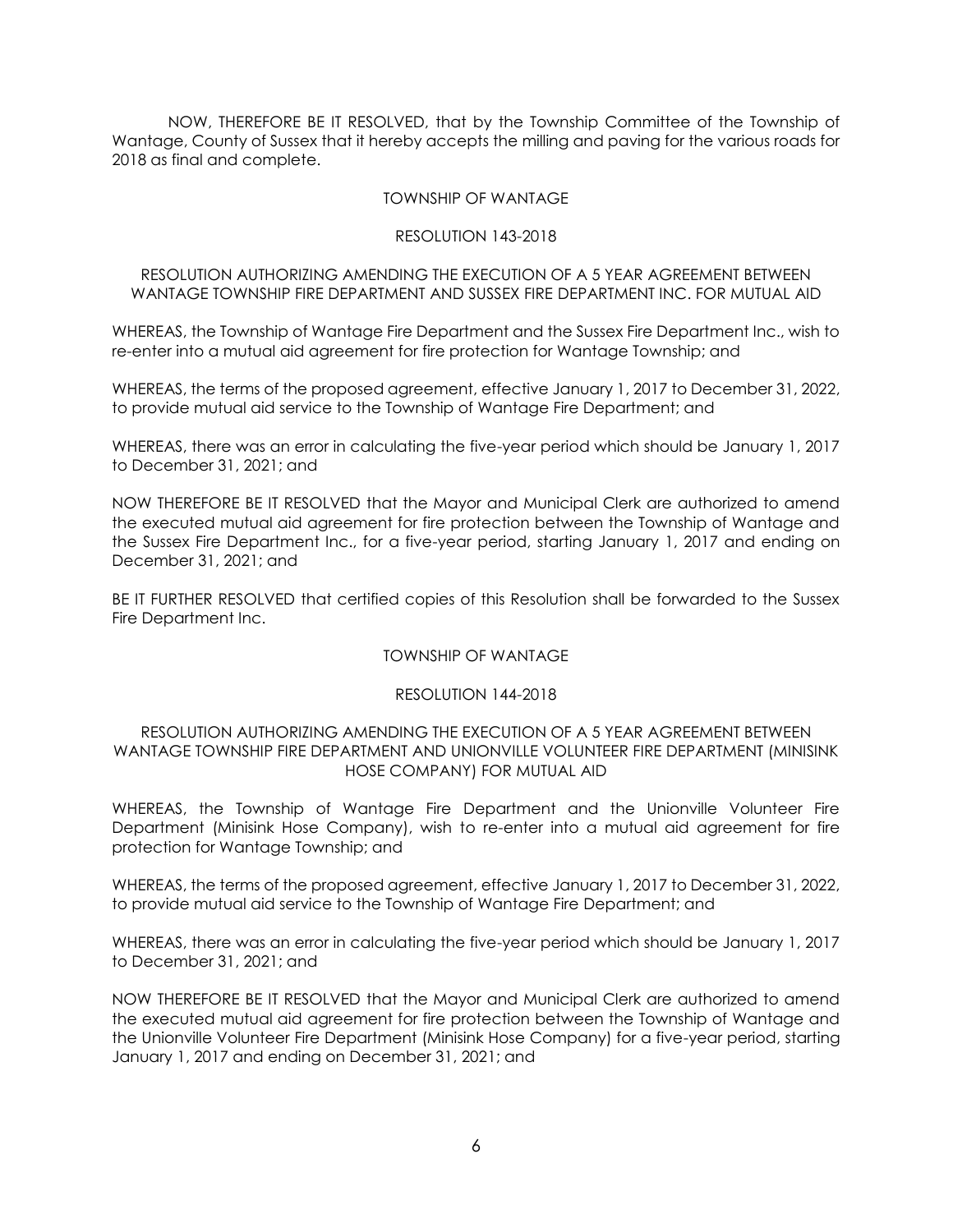BE IT FURTHER RESOLVED that certified copies of this Resolution shall be forwarded to the Unionville Volunteer Fire Department (Minisink Hose Company).

## TOWNSHIP OF WANTAGE

## RESOLUTION #145-2018

## RESOLUTION APPROVING BILLS AND VOUCHERS FOR PAYMENT

BE IT RESOLVED by the Township Committee of the Township of Wantage in the County of Sussex that payment is hereby approved for all vouchers that have been properly authenticated and presented for payment, representing expenditures for which appropriations were duly made in 2017 and 2018 Budgets adopted by this local Governing Body, including any emergency appropriations, and where unexpended balances exist in said appropriation accounts for the payment of such vouchers.

Mayor Gaechter stated a motion is in order to approve payment of PO#15778 for Bassani Power Equipment, LLC., in the amount of \$23.49.

A motion was made by Mr. Morris and seconded by Mayor Gaechter.

Upon Roll Call:

Ayes: Morris, Gaechter Nays: None Absent: None Abstain: None

REPORTS

Clerk/Administrator – Mrs. Millikin advised the Annual Reorganization Meeting was scheduled for January 3<sup>rd</sup>. Unfortunately, there was a conflict with this date so it has been moved and advertisement for January  $2<sup>nd</sup>$  at 7:00 p.m. here at the municipal building.

Mrs. Millikin advised the tax sale was held on December 3rd. There were 26 properties up for tax sale. 19 of the properties up for tax sale went to Wantage Township.

Mrs. Millikin stated Larry Fink was here on Tuesday to do the final site inspection for Berry Road. The DPW completed the clean up on the property this week as well. I am working with Glenn's Office to establish the closing date.

Mrs. Millikin stated the Municipal Building will be closing early tomorrow December 14<sup>th</sup> at 1:00 p.m. for the Township Christmas Party. The Municipal Office will be closed on December 24<sup>th</sup> for Christmas Eve, December 25<sup>th</sup> for Christmas Day, and January 1, 2019 for New Year's Day.

Mrs. Millikin advised she will be taking a couple of days off during the holiday a ½ day on December 20<sup>th</sup>, off all day on December 21st, off all day on December 26<sup>th</sup>, and off all day on December 31st.

Mrs. Millikin final item was she wanted to wish everyone a very Merry Christmas and Happy Holidays!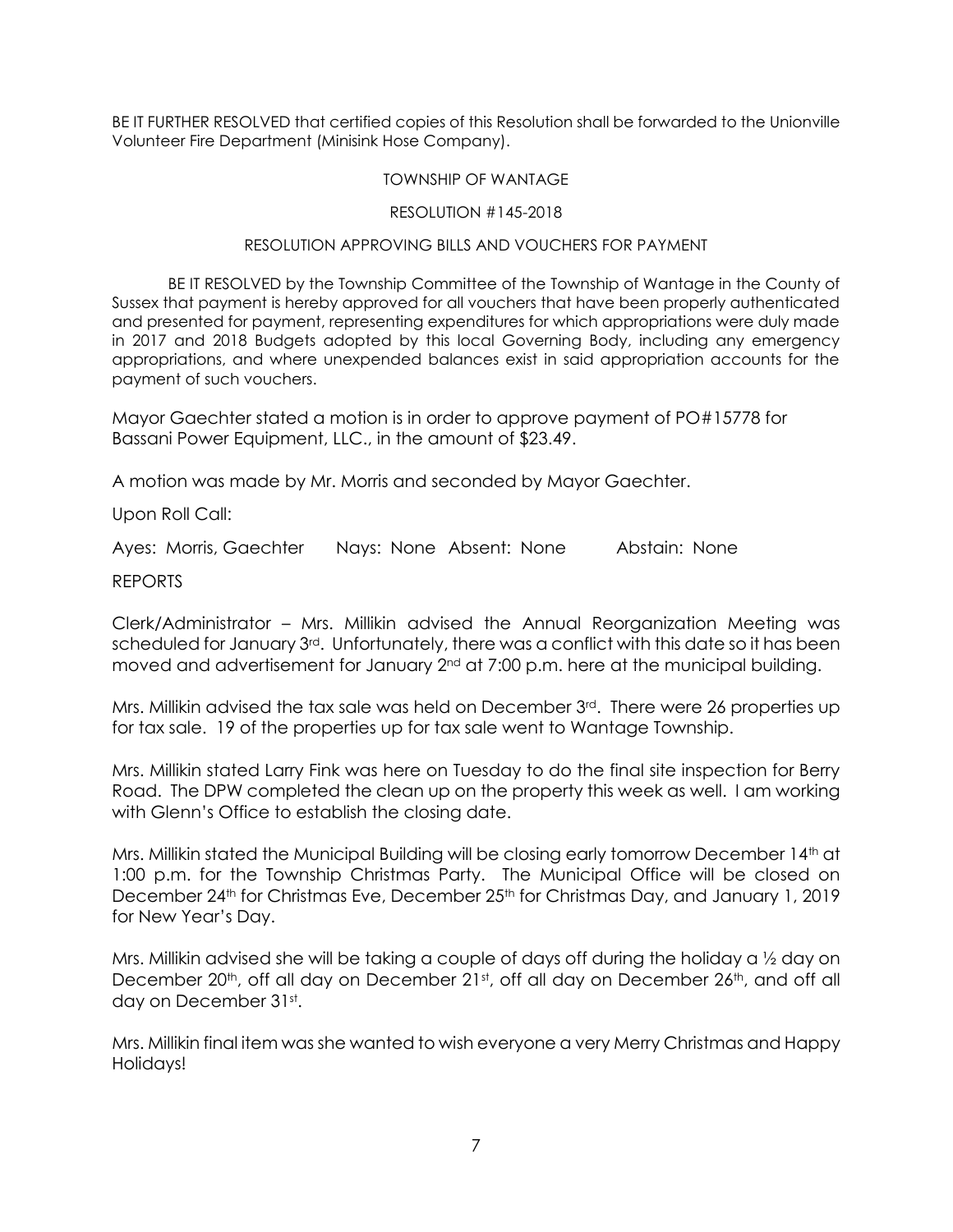Attorney – Mr. Kienz advised that he had nothing for this evening.

Mayor/Committee – Mayor Gaechter stated he has a resolution to approve Debra Millikin's contract for another 3 years. Mayor Gaechter stated he feels she has done a wonderful job since she started and had big shoes to fill.

A motion was made by Mr. Bassani and seconded by Mr. Morris.

Upon Roll Call:

Ayes: Bassani, Morris, Gaechter Nays: None Absent: None Abstain: None

TOWNSHIP OF WANTAGE

## RESOLUTION # 147-2018

## RESOLUTION APPROVING A 3 YEAR CONTRACT WITH THE TOWNSHIP ADMINISTRATOR, MUNICIPAL CLERK & QUALIFIED PURCHASING AGENT

WHEREAS, the Township of Wantage has negotiated with the Township Administrator Debra J. Millikin for continuing as Administrator, Municipal Clerk and Qualified Purchasing Agent for the Township of Wantage; and

WHEREAS, the Township of Wantage and Debra J. Millikin have agreed to the terms of a three-year contract that expires on December 31, 2021; and

NOW, THEREFORE, BE IT RESOLVED, that by the Township Committee of the Township of Wantage, County of Sussex, does hereby appoints Debra J. Millikin as Administrator, Municipal Clerk and Qualified Purchasing Agent for Wantage Township for a three-year term January 1, 2019 to December 31, 2021, in accordance with the terms of the executed employment agreement.

Mrs. Millikin thanked the Committee for her contract and looks forward to continuing to work for the Township of Wantage.

Mr. Kienz stated that the Deputy Clerk will need to be authorized to sign the contract and Resolution since Mrs. Millikin has a conflict. The Committee authorized the Deputy Clerk to execute the documents.

Mayor Gaechter stated that he and Mrs. Millikin had a meeting with Senator Oroho this afternoon regarding the RER matter. It was a good meeting. Mayor Gaechter stated that he felt the letter prepared by Mr. Kienz was great and expressed the issues with RER for the Township. Mayor Gaechter also advised that Congressman Goetheimer has also contacted him to offer help related to the RER matter.

Mayor Gaechter stated the tree lighting ceremony was held last Friday. He thanked the Wantage Fire Department and Sussex Fire Department and the Recreation and Parks Advisory Committee for all their efforts for this event.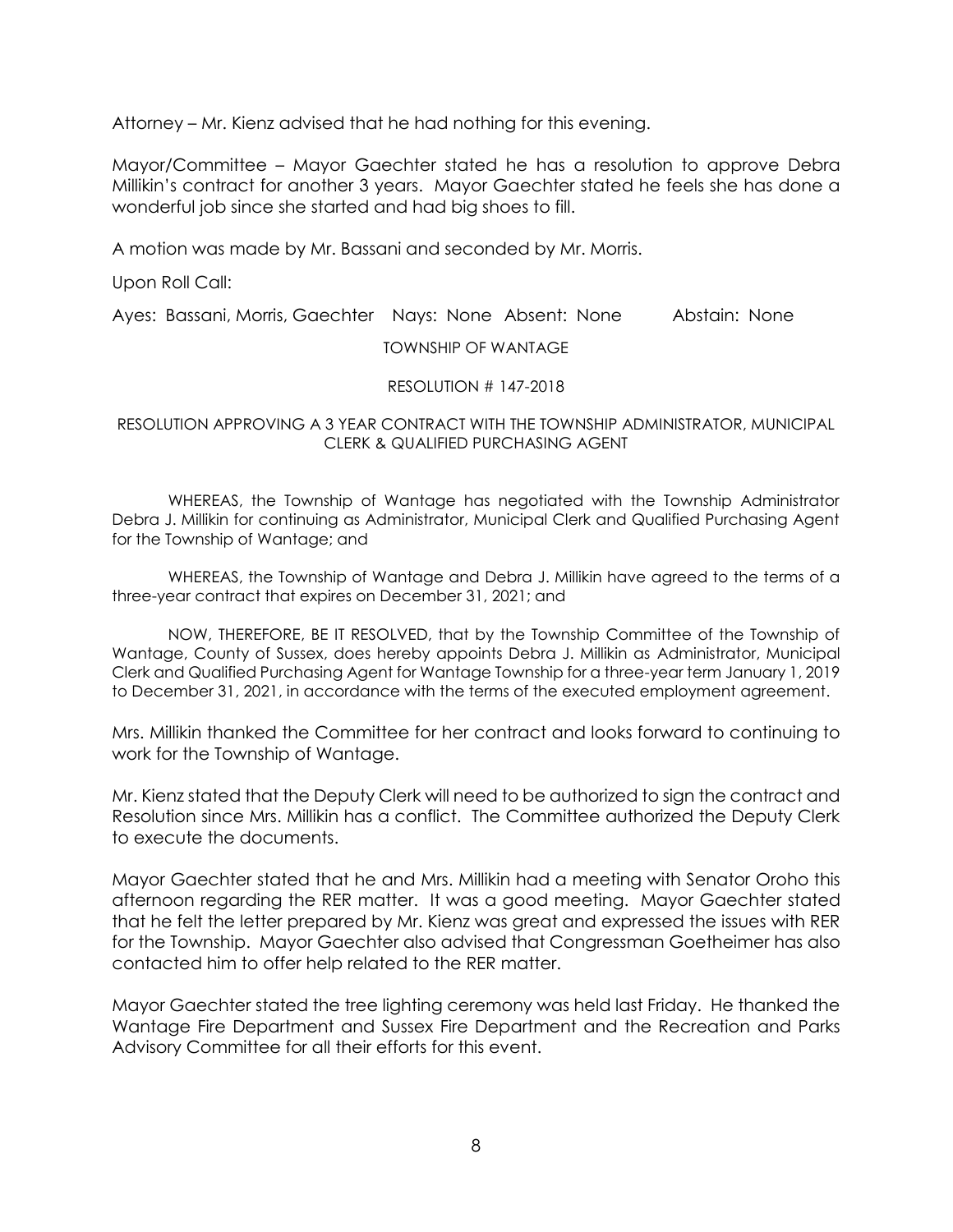Committeeman Bassani - Mr. Bassani stated that Senator Oroho, Assemblyman Space and Assemblyman Wirths is in opposition regarding the Attorney General stand illegal immigration and he supports their stance. Mr. Bassani also stated that he met with Fire Chief Justin Vander Groef, Deputy Chief Alex Rubin and Deputy Chief Mark Snook yesterday regarding the various fire equipment the Township owns.

Mr. Bassani also indicated he met with Mr. Kienz regarding the soil management ordinance and that there have been some issues so there will be a need to address this within the first Quarter of 2019.

Committeeman Morris – Mr. Morris indicated the SWAC Meeting was held on Tuesday night and there was a lengthy discussion regarding RER. The County Attorney will be reviewing some of these items base on the discussion at the meeting and potentially bring these issues to the Freeholders. Mr. Morris indicated that Sparta Township is also having some issues related to a parcel on Houses Corner Road. Discussion ensued on this issue.

Mr. Morris thanked the Recreation and Parks Advisory Committee, Nicole Dunn, and the Wantage Fire Department and the Sussex Fire Department for all their efforts for the tree lighting at the Wantage School. Mr. Morris also wished everyone a Merry Christmas.

Mr. Kienz questioned if he could forward his letter to Sparta Township since they are dealing with some of the similar issues. Mayor Gaechter stated one item that was discussed during the meeting with Senator Oroho was the Land Use issue is a legal binding process but NJDEP states this is exempt. Mr. Morris also indicated at the SWAC meeting the new inspector at the County Health Department Anita Dematteo and the Township can contact her for an inspection of the site.

# **OLD BUSINESS -** none

## **NEW BUSINESS**

# **Ordinance**

Mayor Gaechter stated a motion is in order to adopt on final reading Ordinance #2018- 13 ORDINANCE AMENDING THE SALARIES OF OFFICERS AND EMPLOYEES OF THE TOWNSHIP OF WANTAGE, COUNTY OF SUSSEX AND STATE OF NEW JERSEY, FOR THE YEAR 2018.

A motion was made by Mr. Bassani and seconded by Mr. Morris.

Mayor Gaechter opened this ordinance to the public. None coming forward this public session was closed

Upon Roll Call:

Ayes: Bassani, Morris, Gaechter Nays: None Absent: None Abstain: None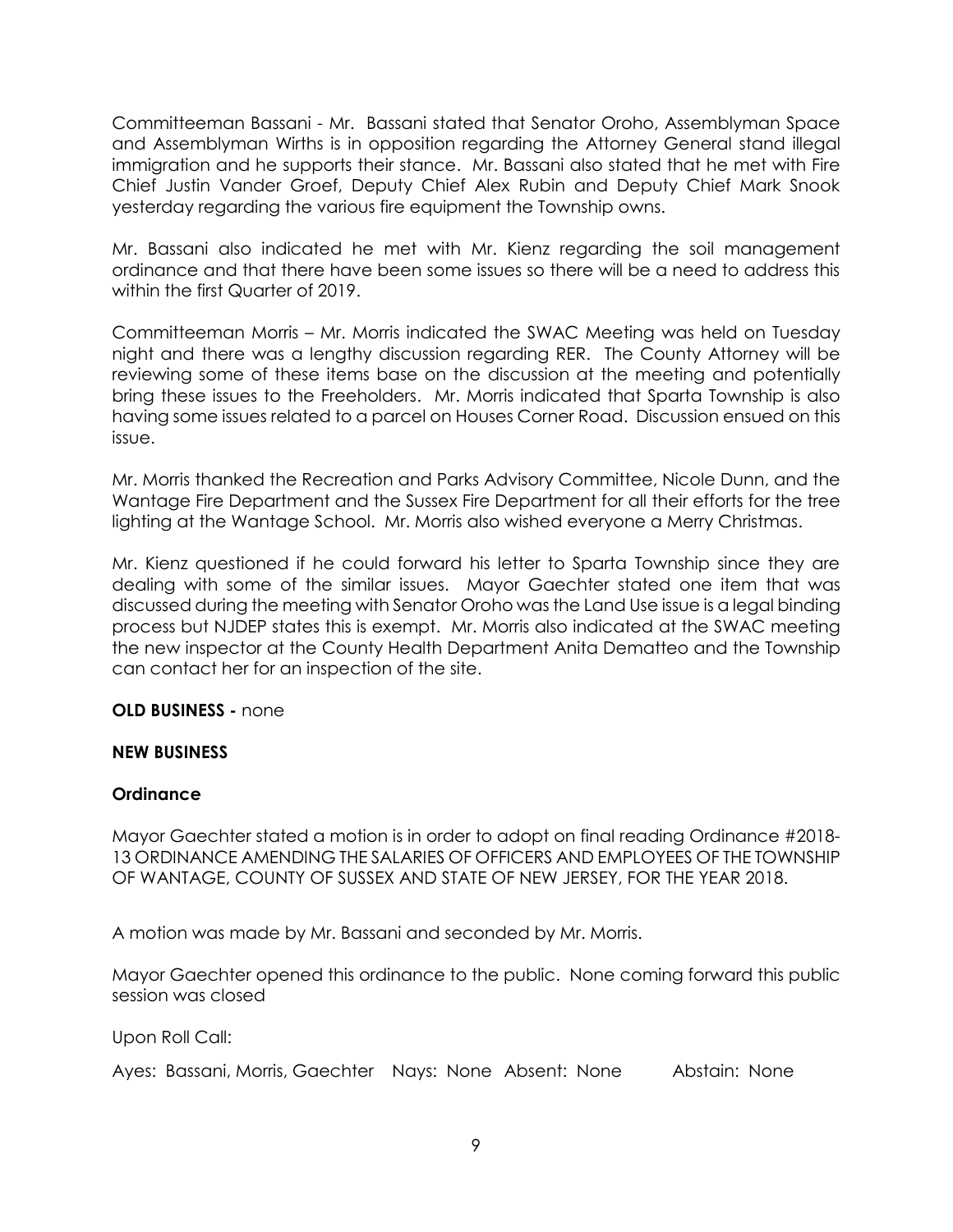## ORDINANCE # 2018-13

## ORDINANCE AMENDING THE SALARIES OF OFFICERS AND EMPLOYEES OF THE TOWNSHIP OF WANTAGE, COUNTY OF SUSSEX AND STATE OF NEW JERSEY, FOR THE YEAR 2018

BE IT ORDAINED by the Township Committee of the Township of Wantage, County of Sussex, State of New Jersey as follows:

Section 1. Pursuant to the provisions of N.J.S.40A:9-165, the Township of Wantage shall pay its municipal officers and employees for services rendered as shown below. Figures shown represent annual salary, unless otherwise indicated.

DEPARTMENT & POSITION

| Deborah Bottomley, Court Keyboarding Clerk | $$15.00$ per hour  |
|--------------------------------------------|--------------------|
| Donna Chernov, Court Administrator         | \$63,180.00 Annual |

Section 2. All former ordinances or parts thereof conflicting or inconsistent with the provisions of this ordinance are hereby repealed.

Section 3. This ordinance shall take effect after publication and passage according to law.

## **Approval of Minutes**

Mayor Gaechter stated a motion is in order to approve the minutes of the Mayor and Committee Regular Meeting Minutes of November 8, 2018 and Executive Session Minutes of November 8, 2018.

A motion was made by Mr. Bassani and seconded by Mr. Morris.

Upon Roll Call:

Ayes: Bassani, Morris, Gaechter Nays: None Absent: None Abstain: None

Mr. Bassani also mentioned the Township received a letter from the union requesting mediation. This process is moving forward.

Mr. Morris questioned the Employee Handbook. Mrs. Millikin advised this was under the consent agenda. Mr. Bassani requested that Resolution #142-2018 be removed from consent for further discussion. Mr. Bassani stated that this type of resolution should be listed separate on the agenda. The Committee agreed to remove the resolution from consent.

Mayor Gaechter stated he had brought a couple of items to Mrs. Millikin's attention. Mrs. Millikin indicated the first item was part-time hours versus regular full-time hours. Mrs. Millikin also stated that Mayor Gaechter had also requested that a social media policy be placed in the handbook. Mr. Bassani stated he had the same question. Discussion ensued on this question related to part-time hours. Mr. Kienz stated that he would research this and get an answer back to Mrs. Millikin. Discussion ensued regarding the hours of operation. Mr. Morris indicated this is just a guideline and things can be changed as time moves forward. Mayor Gaechter stated that the Committee can approve this as long as the changes are incorporated.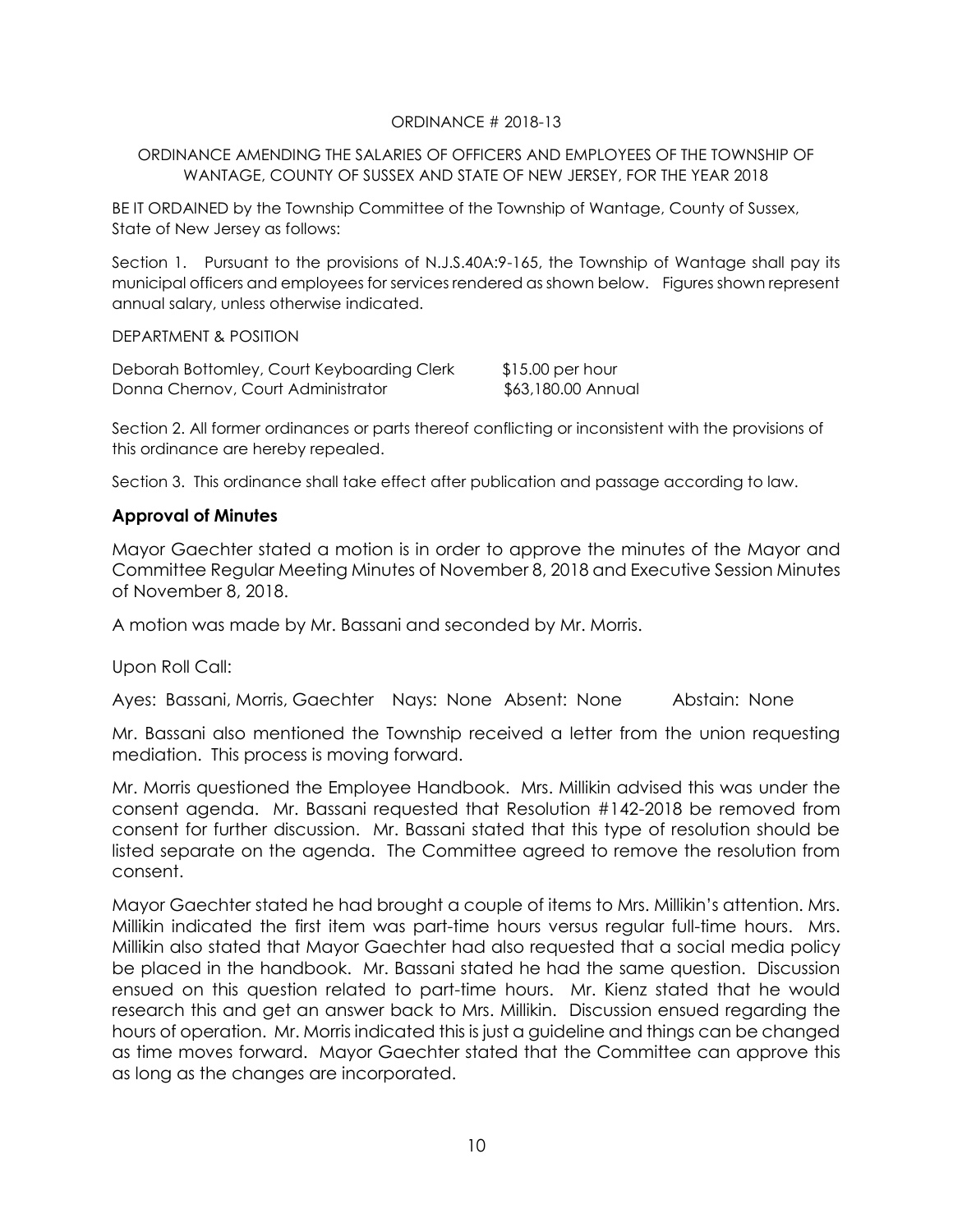Mr. Bassani stated on page 22 under the third paragraph it should state non-union employees. Mrs. Millikin stated she would add this to the handbook. Mr. Bassani stated on page 27 there is reference to Smoking in the Workplace. Mrs. Millikin stated this was in the previous policy. Discussion ensued and was recommended that it be allowed in designated area only. No smoking by the front door.

Mr. Bassani also had a question regarding vacation time and accrue of that time. Mr. Bassani questioned if 12 vacation days has always been the time provided for a new employee. Mrs. Millikin indicated this has always been part of the handbook. This was not changed. Mr. Bassani also indicated there is research out there requiring employees to take their vacation time. Mrs. Millikin stated employees are only allowed to accrue vacation from one year prior. It was agreed not to change this policy.

Mr. Bassani also questioned who the health benefits are offered through the NJMEBF who is this and what if this is changed? Mrs. Millikin stated this is the North Jersey Municipal Employee Benefits Fund who currently has our insurance. Mrs. Millikin stated if the Township decided to go back to State Health Benefits then this would just change in the document. Mr. Bassani also brought up the question regarding sick leave versus disabled. This should be put in the handbook.

Mr. Bassani brought up on page 47 unauthorized use of cell phone, phone, e-mail voice mail. Discussion ensued on this matter. Mrs. Millikin stated that everyone has cell phones. Discussion ensued on this matter. It was recommended to keep the usage to a minimum use. The final item to change would be not allowing employees to use the computer for anything personnel during the day.

Chief Vander Groef stated he wanted to make sure no cell phone use while driving a vehicle. Mrs. Millikin stated this is in the handbook. Chief Vander Groef also questioned if there was an age regarding driving of Township vehicles. Mrs. Millikin stated this is not part of the handbook. Mrs. Millikin questioned Chief Vander Groef if the Fire Department has an SOP on this matter. Chief Vander Groef stated he would address this on his end. He also questioned the seatbelt policy. Mr. Morris stated seatbelt policy is state law. If not wearing a seatbelt they will not be covered under the death benefit or workman's comp.

Mayor Gaechter request a motion to approve Resolution #142-2018. Mr. Bassani made a motion and was seconded by Mr. Morris.

Upon Roll Call:

Ayes: Bassani, Morris, Gaechter Nays: None Absent: None Abstain: None

TOWNSHIP OF WANTAGE

## RESOLUTION #142-2018

## ADOPT REVISED TOWNSHIP OF WANTAGE EMPLOYEE HANDBOOK

 WHEREAS, best practice requires the Township to review the policies and procedures for employees during their employment with the Township of Wantage on a regular basis;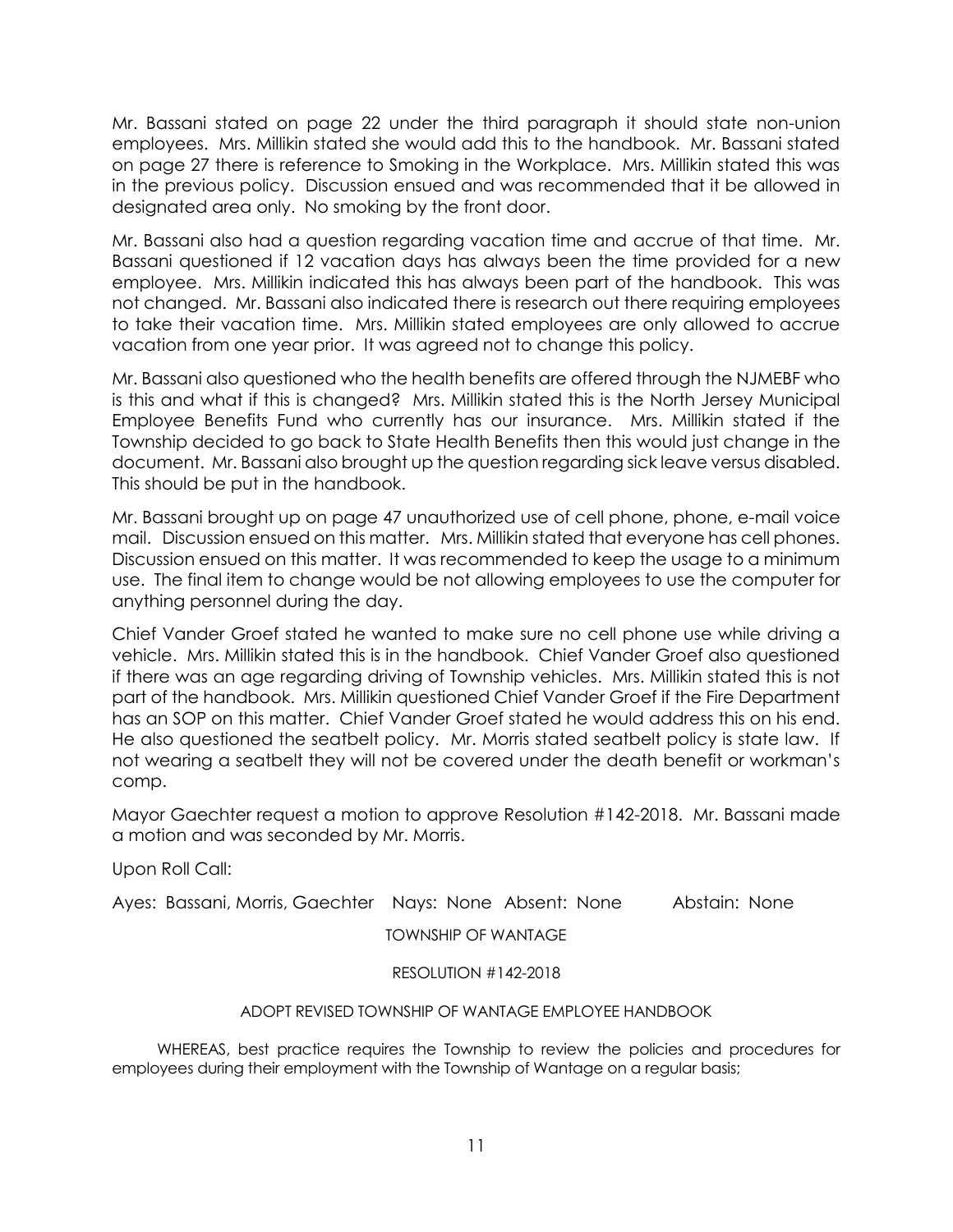WHEREAS, an update to the Township of Wantage Employee Handbook has been revised and updated by the Township Administrator;

NOW, THEREFORE, BE IT RESOLVED that the Township Committee of the Township of Wantage, adopts the revised Township of Wantage Handbook which amends and replaces all prior handbooks in their entirety.

## **OPEN PUBLIC SESSION**

Mayor Gaechter opened the meeting to the public.

Mrs. Kathy Gorman, Fernwood Road, questioned if the Township could look into tax payments online. Mrs. Millikin stated she believed there was an issue because of the cost for the credit card use but will follow up with Mrs. Caton on this and get back to the Committee. Mrs. Gorman asked if the softball league is moving forward. Mrs. Millikin indicated the Township did not have an issue and would be sending over the field use application. Mrs. Gorman also brought up RER and when the court matter was going on with Lake Neepaulin the Judge stated the State cannot dictate rules on municipalities. Discussion ensued on "home rule" but RER matter is a bit different.

Warren Wisse, Valley View Trail, stated Friday night the Sussex Elks is having a dinner with Santa from 6 p.m. to 8 p.m. Sunday is breakfast to honor local heroes from 10:30 a.m. to 1:00 p.m.

There being no other public this portion of the meeting was closed.

## **Executive Session**

Mayor Gaechter stated a motion is in order to approve Resolution #146-2018 Authorizing the Township Committee to go into Executive Session to discuss Contract Negotiations Shared Services Fire Official, Tax Collector and Professional Services.

A motion was made by Mr. Bassani and seconded by Mr. Morris

Upon Roll Call: Ayes: Bassani, Morris, Gaechter Nays: None Absent: None Abstain: None

TOWNSHIP OF WANTAGE

RESOLUTION #146-2018

EXECUTIVE SESSION DECEMBER 13, 2018

WHEREAS, the Township of Wantage is subject to certain requirements of the Open Public Meetings Act, N.J.S.A. 10:4-6, et seq.; and

WHEREAS, the Open Public Meetings Act, N.J.S.A. 10:4-12, provides that an Executive Session, not open to the public, may be held for certain specific purposes when authorized by Resolution; and